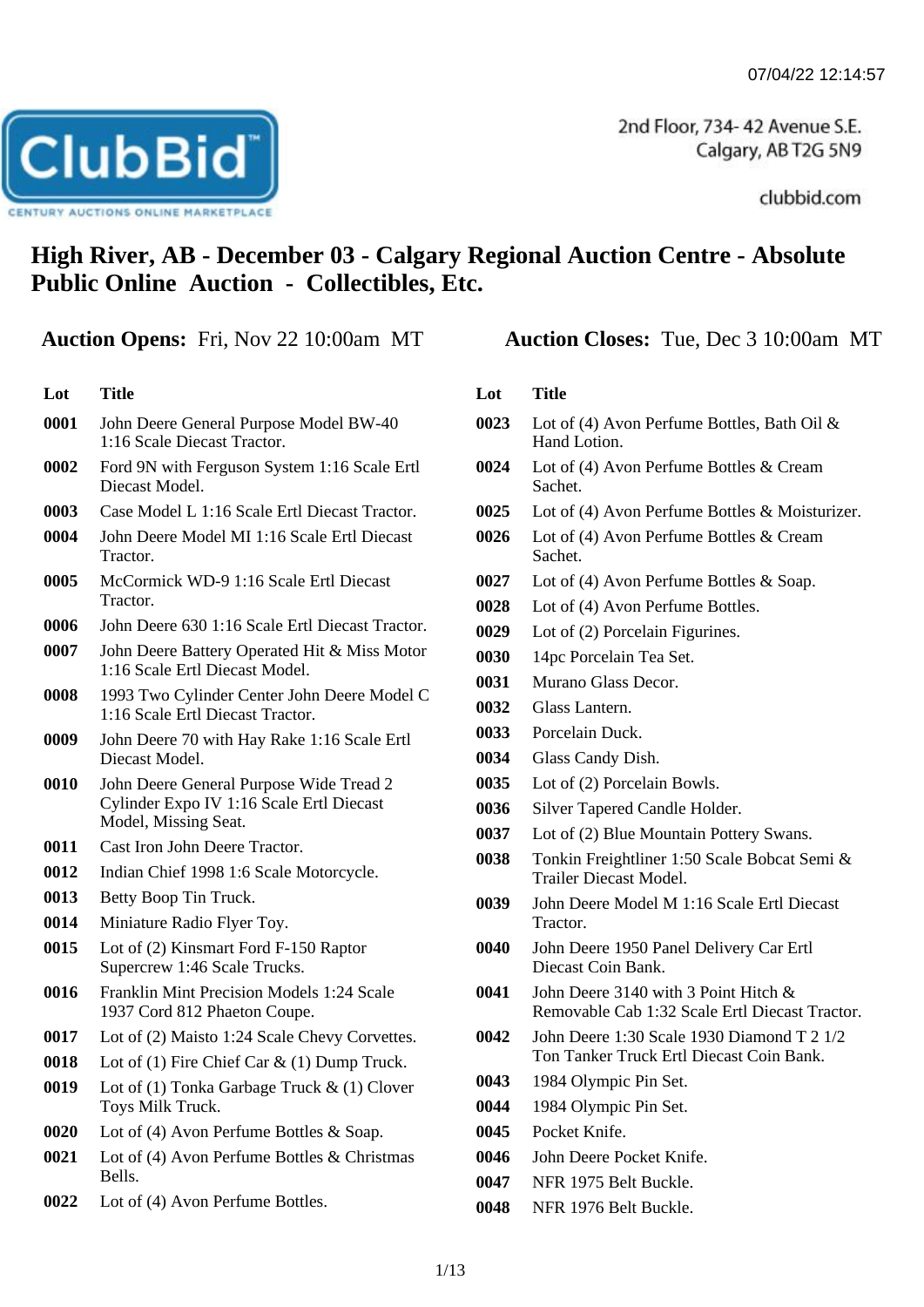| Lot          | <b>Title</b>                                                       |
|--------------|--------------------------------------------------------------------|
| 0049         | NFR 1977 Belt Buckle.                                              |
| 0050         | NFR 1978 Belt Buckle.                                              |
| 0051         | NFR 1979 Belt Buckle.                                              |
| 0052         | NFR 1979 Belt Buckle.                                              |
| 0053         | NFR 1980 Belt Buckle.                                              |
| 0054         | NFR 1981 Belt Buckle.                                              |
| 0055         | NFR 1982 Belt Buckle.                                              |
| 0056         | NFR 1982 Belt Buckle.                                              |
| 0057         | NFR 1982 Belt Buckle.                                              |
| 0058         | NFR 1983 Belt Buckle.                                              |
| 0059         | NFR 1984 Belt Buckle.                                              |
| 0060         | NFR 1984 Belt Buckle.                                              |
| 0061         | NFR 1985 Belt Buckle.                                              |
| 0062         | NFR 1985 Belt Buckle.                                              |
| 0063         | NFR 1986 Belt Buckle.                                              |
| 0064         | NFR 1987 Belt Buckle.                                              |
| 0065         | NFR 1988 Belt Buckle.                                              |
| 0066         | NFR 1989 Belt Buckle.                                              |
| 0067         | NFR 1990 Belt Buckle.                                              |
| 0068         | Indianapolis Speedway Belt Buckle.                                 |
| 0069         | Flint Belt Buckle.                                                 |
| 0070         | Bull Rider Belt Buckle.                                            |
| 0071         | Buck Belt Buckle.                                                  |
| 0072<br>0073 | Saddle Belt Buckle.<br><b>SK Professional Tools Belt Buckle.</b>   |
| 0074         | <b>Shaw GMC Truck Belt Buckle.</b>                                 |
| 0075         | Truck Tractor Belt Buckle.                                         |
| 0076         | <b>Truck Tractor Belt Buckle.</b>                                  |
| 0077         | Buck Custom 100th Anniversary Knife.                               |
| 0078         | Lot of $(1)$ Ertl Grain Truck $\&$ $(1)$ Ford 8630 Ertl            |
|              | Diecast Tractor.                                                   |
| 0079         | Case Figurine, 8 1/2" Tall.                                        |
| 0080         | Matchbox Super Kings K-9 Fire Tender 1972<br>Ladder Firetruck.     |
| 0081         | John Deere 150 Year Historic Anvil Miniature.                      |
| 0082         | Gearbox John Deere Limited Edition Gas Pump.                       |
| 0083         | Lot of (2) John Deere Ertl Diecast Tractors.                       |
| 0084         | Lot of (7) Assorted Mini Diecast Tractors.                         |
| 0085         | Lot of $(2)$ Bobcat Loaders & $(2)$ Mini<br>Excavators 1:50 Scale. |
| 0086         | Diecast Bobcat Loader S185 Scale 1:25.                             |
| 0087         | Joal JCB 456B Diecast Loader Scale 1:35.                           |
| 0088         | Diecast Dynapac Asphalt Roller Scale 1:50.                         |

| Lot   | Title                                                                  |
|-------|------------------------------------------------------------------------|
| 0089  | Joal Diecast JCB 217S Backhoe Loader Scale<br>1:35.                    |
| 0090  | Diapet Diecast Kawasaki 90ZV Loader Scale<br>1:48.                     |
| 0091  | Siku 3531 Diecast Terex Backhoe Loader Scale<br>1:50.                  |
| 0092  | Welly Diecast 1999 Chevy Silverado 1500<br>Truck & Trailer Scale 1:25. |
| 0093  | Joal Diecast Dynapac Vibratory Roller CA 512<br>1:35 Scale.            |
| 0094  | Glass Bottle.                                                          |
| 0095  | <b>Glass Drink Shaker.</b>                                             |
| 0096  | Lot of (2) Black Vases.                                                |
| 0097  | Small Brown Jug.                                                       |
| 0098  | Lot of (1) Small Yellow Jug $\&$ (1) Floral Jug.                       |
| 0099  | Orange Glass Vase.                                                     |
| 0100  | 2 Handled Jug.                                                         |
| 0101  | 1999 Canadian Millennium Coin Set.                                     |
| 0102  | 1999 Canadian Millennium Coin Set.                                     |
| 0103  | 2000 Canadian Millennium Coin Set.                                     |
| 0104  | 2000 Canadian Millennium Coin Set.                                     |
| 0105  | 2015 Canadian Mint Specimen Set-Blue Jay.                              |
| 0106  | 2006 Canadian Mint Specimen Set.                                       |
| 0107  | Canada 125th Anniversary Coin Set.                                     |
| 0108  | Canada 125th Anniversary Coin Set.                                     |
| 0109  | Canada 125th Anniversary Coin Set.                                     |
| 0110  | Canada 125th Anniversary Coin Set.                                     |
| 0111  | 1979 Five Dollar Bill.                                                 |
| 0112  | 1954 One Dollar Bill.                                                  |
| 0112a | 1954 One Dollar Bill.                                                  |
| 0113  | 1967 One Dollar Bill.                                                  |
| 0113a | 1967 One Dollar Bill.                                                  |
| 0113b | 1967 One Dollar Bill.                                                  |
| 0114  | 1973 One Dollar Bill.                                                  |
| 0114a | 1973 One Dollar Bill.                                                  |
| 0114b | 1973 One Dollar Bill.                                                  |
| 0114c | 1973 One Dollar Bill.                                                  |
| 0114d | 1973 One Dollar Bill.                                                  |
| 0114e | 1973 One Dollar Bill.                                                  |
| 0114f | 1973 One Dollar Bill.                                                  |
| 0114g | 1973 One Dollar Bill.                                                  |
| 0114h | 1973 One Dollar Bill.                                                  |
| 0114i | 1973 One Dollar Bill.                                                  |
| 0114j | 1973 One Dollar Bill.                                                  |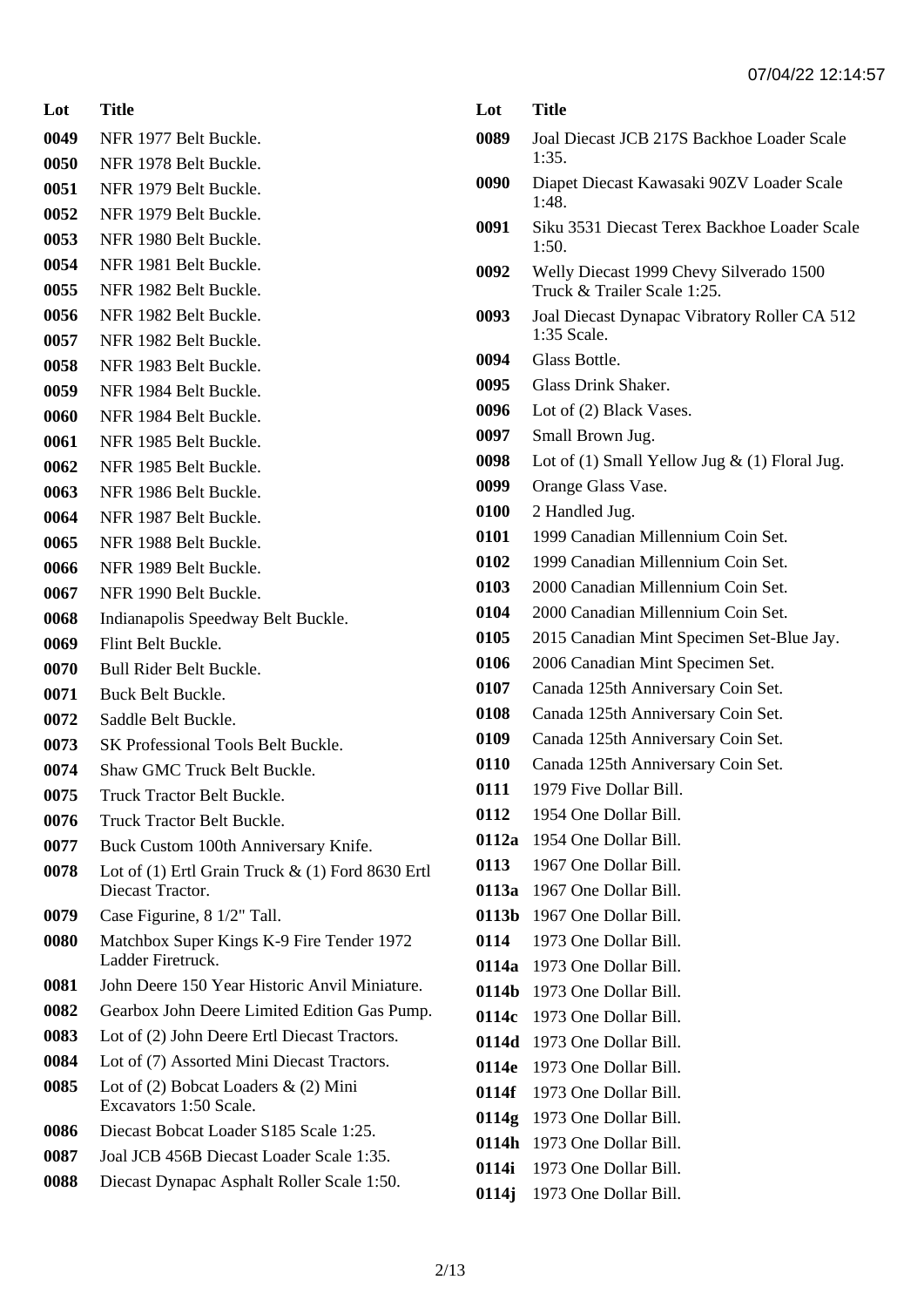**0114k** 1973 One Dollar Bill. 1973 One Dollar Bill.

- **0115a** 1973 One Dollar Bill.
- **0115b** 1973 One Dollar Bill.
- **0115c** 1973 One Dollar Bill.
- **0115d** 1973 One Dollar Bill.
- **0115e** 1973 One Dollar Bill.
- **0115f** 1973 One Dollar Bill.
- **0115g** 1973 One Dollar Bill.
- **0115h** 1973 One Dollar Bill.
- **0115i** 1973 One Dollar Bill.
- **0115j** 1973 One Dollar Bill.
- 1974 Two Dollar Bill.
- **0116a** 1974 Two Dollar Bill.
- **0116b** 1974 Two Dollar Bill.
- 1986 Two Dollar Bill.
- **0117a** 1986 Two Dollar Bill. **0117b** 1986 Two Dollar Bill.
- **0117c** 1986 Two Dollar Bill.
- **0117d** 1986 Two Dollar Bill.
- **0117e** 1986 Two Dollar Bill.
- **0117f** 1986 Two Dollar Bill.
- Glass Jar with Lid.
- Lot of (2) Avon Collector Plates.
- Lot of (4) Avon Perfume Bottles.
- Lot of (4) Avon Perfume Bottles, Bubble Bath & Lotion.
- Lot of (4) Avon Perfume Bottles, Bath Oil & Candle.
- Dietz No. 40 Traffic Gard Lantern.
- White Wall Sconce.
- Roman Chariot Lamp.
- Crystal Liquor Decanter.
- Porcelain Horse Figurine.
- Glass Lantern.
- Crystal Candy Dish.
- Glass Covered Dish.
- Crystal Bird Figurine.
- 14pc Porcelain Tea Set.
- Case 580 Super M Backhoe Loader, Ertl Diecast 1:16 Scale.
- Takeuchi Diecast Mini Excavator 1:27 Scale.
- Joal Diecast JCB JS330L Excavator Scale 1:35.

| Lot  | <b>Title</b>                                                          |
|------|-----------------------------------------------------------------------|
| 0136 | Joal Diecast JCB 3CX Backhoe Loader Scale<br>1:25.                    |
| 0137 | Takeuchi Diecast Rubber Track Loader TL250<br>1:24 Scale.             |
| 0138 | John Deere Diecast 1938 28x46 Thresher 1:28<br>Scale.                 |
| 0139 | McCormick Deering Diecast Farm All.                                   |
| 0140 | Franklin Mint 1957 Oliver Super 99 Diecast<br>Tractor.                |
| 0141 | John Deere 620 Two Cylinder Club Expo III<br>1992 Diecast Model.      |
| 0142 | John Deere 9530 Tractor & Air Seeding Set<br>1:64 Scale Ertl Diecast. |
| 0143 | John Deere Pocket Watch.                                              |
| 0144 | John Deere Pocket Watch.                                              |
| 0145 | John Deere Pocket Watch.                                              |
| 0146 | John Deere Pocket Watch.                                              |
| 0147 | John Deere Pocket Watch.                                              |
| 0148 | John Deere Pocket Watch.                                              |
| 0149 | Historic Land Vehicle Stamp Set 1993-1996.                            |
| 0150 | 125 Year Confederation Quarter Set.                                   |
| 0151 | 125 Year Confederation Quarter Set.                                   |
| 0152 | 1999 Millenium Quarters Set.                                          |
| 0153 | 1999 Millenium Quarters Set.                                          |
| 0154 | 1999 Millenium Quarters Set.                                          |
| 0155 | 1999 Millenium Quarters Set.                                          |
| 0156 | 1999 Millenium Quarters Set.                                          |
| 0157 | Calgary 1988 Olympic Silver 20 Dollar Coin<br>Set.                    |
| 0158 | <b>US Mint Proof Set.</b>                                             |
| 0159 | 1996 Silver Dollar.                                                   |
| 0160 | Queen Charlotte Islands Silver Dollar.                                |
| 0161 | Revell 1969 Camaro Convertible Model Kit<br>1:25 Scale.               |
| 0162 | Stingaree 1:25 Scale Model Kit.                                       |
| 0163 | Smokey Police Car Model Kit 1:25 Scale.                               |
| 0164 | BMW Z3 Roadster Model Kit 1:24 Scale.                                 |
| 0165 | A-10 Thunderbolt II Model Kit 1:48 Scale.                             |
| 0166 | Buddy Baker Dodge Charger Model Kit 1:25<br>Scale.                    |
| 0167 | 1983 Hurst Oldsmobile Model Kit 1:25 Scale.                           |
| 0168 | Maisto Diecast 1969 Pontiac Firebird Collector<br>Car 1:24 Scale.     |
| 0169 | Harley Davidson Framed Tank Collection.                               |
| 0170 | Harley Davidson Mini Hog Bank.                                        |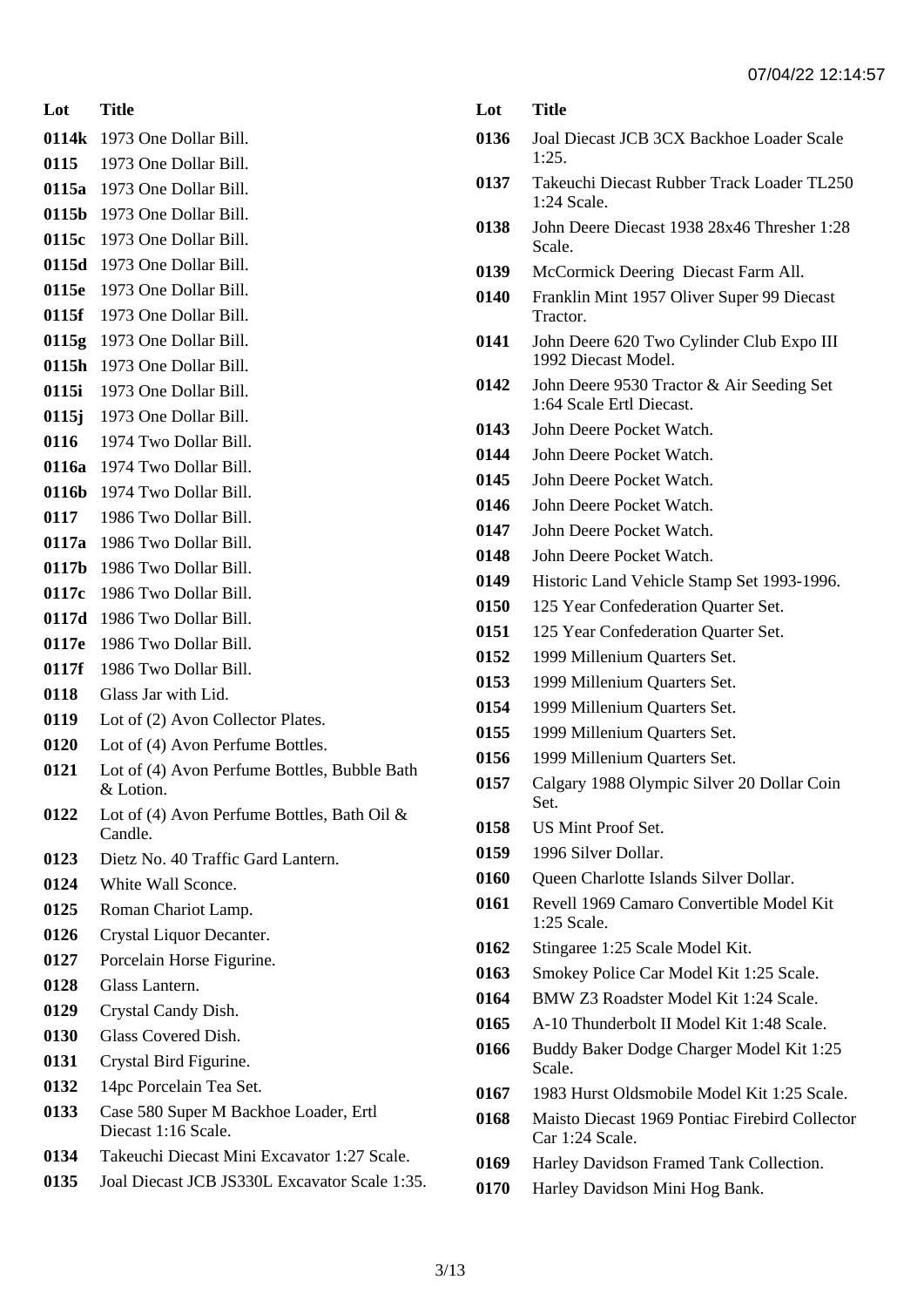- Harley Davidson 2017 Snow Globe.
- Harley Davidson Oil Drum Gift Set.
- Harley Davidson Genuine Oil.
- Harley Davidson Genuine Oil.
- Green Light 1987 Jeep Wrangler YJ Diecast 1:64 Scale.
- Green Light 1990 Jeep Wrangler Islander Diecast 1:64 Scale.
- Nascar Light Switch Plate Cover.
- Gearbox 1957 Chevy Bel-Air Convertible Diecast.
- Gearbox 1957 Chevy Bel-Air Texaco Fire Chief Diecast.
- Gearbox 1957 Chevy Bel-Air Texaco Fire Chief Diecast.
- Texaco Petite Pedal Plane Diecast 1:12 Scale.
- Fisher-Price Imaginext Power Rangers Morphing Megazord.
- Hess Battery Operated Emergency Truck.
- Indian Motorcycle Wooden Wall Decor.
- 0185 OLT Squirrel Call.
- OLT Goose Call.
- Mallardtone Goose Call.
- OLT Predator Call.
- Lot of (2) Decks of Playing Cards.
- Duck Dynasty "Phil" Garden Gnome.
- Shadow Box Display.
- Shadow Box Display.
- Amistadi's Antique Advertising Book, Volume 1.
- Texaco Collector's Guide.
- Filling Station Collectibles Book.
- Texaco Collectibles Book.
- Value Guide to Gas Station Memorabilia.
- Mr. C. More Buns.
- Duck Dynasty Chia Willy.
- Buddy L Napa Semi Truck & Trailer.
- Lot of Assorted Mini Guns/Rifles.
- Extreme Ram 12" Clock.
- **0202a** Hand Built Gravel Truck, (8 1/4" x 27" x 3 3/4"), & Flat Deck Trailer, (6 1/2" x (19 1/2" x 9 1/2").
- **0202b** Hot Wheels 1:12 Scale Corvette C6 Diecast Model. (0329 of 2500).
- **0202c** Wooden 1957 Chevy, 4 1/2" x 13" x 3 1/2".
- **Lot Title**
- **0202d** Wooden Chevy Corvette, 4 3/4" x 12 1/2" x 3 1/2".
- **0202e** Wooden Ford Mustang, 4 1/2" x 12 1/2" x 3 1/2".
- **0202f** RedBox 1:24 Scale 1969 Judge GTO Diecast Model.
- **0202g** Crown Premium Limited 1957 Chevy Bel Air, Scale 1:24 Diecast Model.
- **0202h** Jada Toys 1:24 Scale 1969 Chevy Corvette Diecast Model.
- **0202i** Jada Toys 1969 Chevy Camaro, Scale 1:24 Diecast Model.
- **0202j** Jada Toys 1963 Thunderbird, Scale 1:24 Diecast Model.
- **0202k** Hand Crafted Wood Light Up Snow Man.
- Bike Tire Mirror.
- Sunbeam Outdoor Thermometer.
- Snap-On 12" Clock.
- Snap-On 12" Clock.
- Old Century Classic Pinball Style Baseball Game.
- St. Louis Bristle Dartboard & Cabinet.
- Prince Industries Bean Bag Toss Game.
- Autumn Harvest by Charles Freitag Framed Print.
- Out to Pasture by Charles Freitag Framed Print.
- Laut Elrod John Deere Pencil Signed Framed Print 48/400.
- Laut Elrod John Deere Pencil Signed Framed Print 104/400.
- Labatt Light Up Sign.
- Wooden Eagle Carving.
- Butterfly Dome.
- Lot of (2) Seashells.
- Bear Figurine.
- Unity Saskatchewan 9pc Tea Set.
- Taylor Forbes Iron.
- Coleman Instant-Lite Model 609 Steam Iron.
- Wooden Trinket Box.
- Polar Bear Trinket Box.
- Birds Trinket Box.
- John Wayne VHS Collection.
- Lot of (12) Telephone Insulators.
- Lot of (12) Telephone Insulators.
- Lot of (12) Telephone Insulators.
- Lot of (12) Telephone Insulators.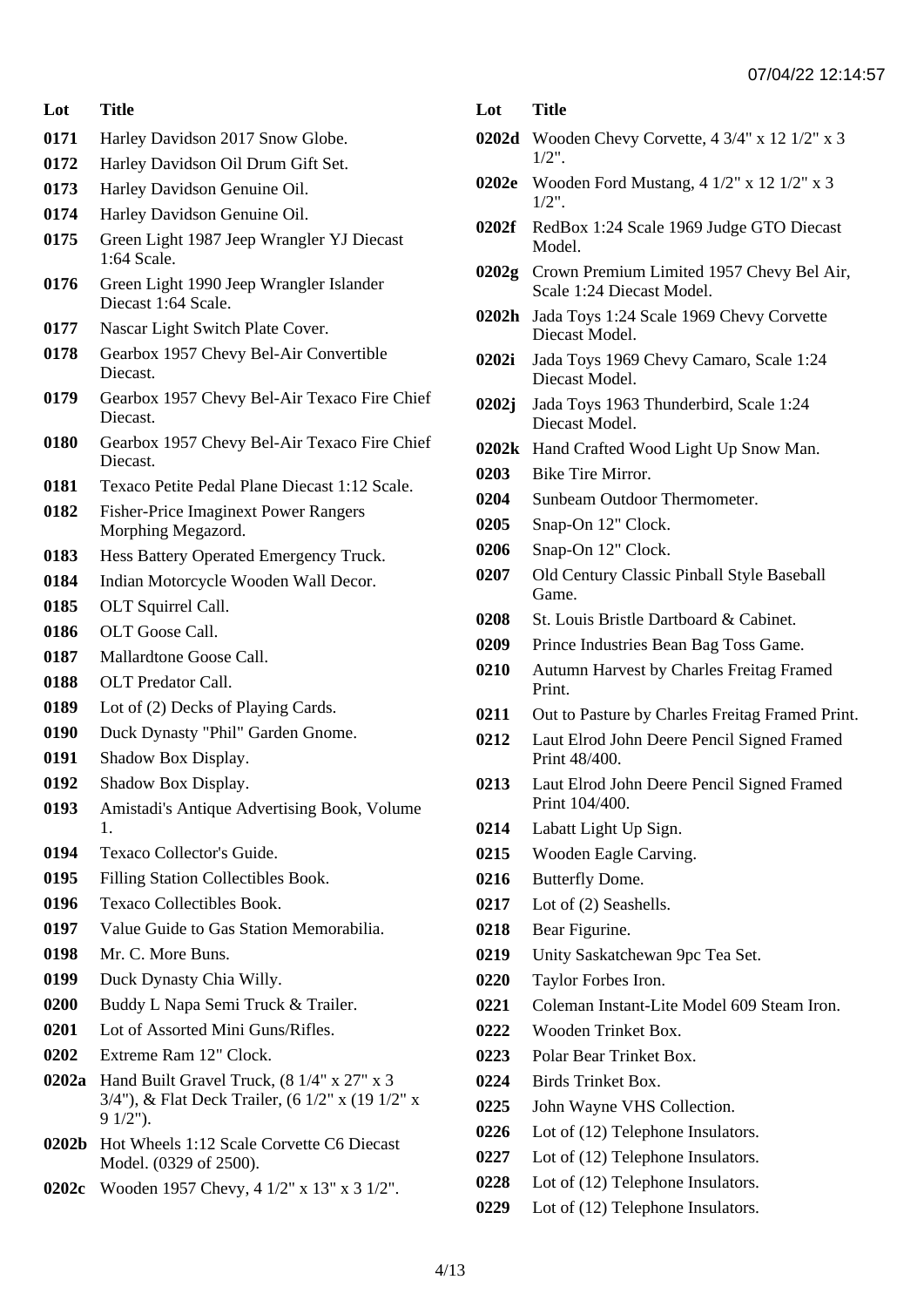| Lot  | <b>Title</b>                                                                |
|------|-----------------------------------------------------------------------------|
| 0230 | Lot of (12) Telephone Insulators.                                           |
| 0231 | Lot of (15) Telephone Insulators.                                           |
| 0232 | Calgary 1988 Framed Olympic Pin Set.                                        |
| 0233 | Calgary 1988 Framed Olympic Pin Set.                                        |
| 0234 | Calgary 1988 Framed Olympic Pin Set.                                        |
| 0235 | Calgary 1988 Framed Olympic Pin Set.                                        |
| 0236 | Calgary 1988 Framed Olympic Pin Set.                                        |
| 0237 | Calgary 1988 Framed Olympic Pin Set.                                        |
| 0238 | Calgary 1988 Framed Olympic Pin Set.                                        |
| 0239 | Calgary 1988 Framed Olympic Pin Set.                                        |
| 0240 | Calgary 1988 Framed Olympic Pin Set.                                        |
| 0241 | Calgary 1988 Framed Olympic Pin Set.                                        |
| 0242 | Calgary 1988 Framed Olympic Pin Set.                                        |
| 0243 | Calgary 1988 Framed Olympic Pin Set.                                        |
| 0244 | Calgary 1988 Framed Olympic Pin Set.                                        |
| 0245 | Calgary 1988 Framed Olympic Pin Set.                                        |
| 0246 | Calgary 1988 Framed Olympic Pin Set.                                        |
| 0247 | Calgary 1988 Framed Olympic Pin Set.                                        |
| 0248 | Calgary 1988 Framed Olympic Pin Set.                                        |
| 0249 | Calgary 1988 Framed Olympic Pin Set.                                        |
| 0250 | Calgary 1988 Framed Olympic Pin Set.                                        |
| 0251 | Calgary 1988 Framed Olympic Pin Set.                                        |
| 0252 | Calgary 1988 Framed Olympic Pin Set.                                        |
| 0253 | Calgary 1988 Framed Olympic Pin Set.                                        |
| 0254 | Calgary 1988 Framed Olympic Pin Set.                                        |
| 0255 | Calgary 1988 Framed Olympic Pin Set.                                        |
| 0256 | Calgary 1988 Olympic Flags of Nations Gold<br>Medal Series, 243/1988 sets.  |
| 0257 | Calgary 1988 Olympic Flags of Nations Gold<br>Medal Series, 1972/1988 sets. |
| 0258 | Calgary 1988 Olympic Flags of Nations Gold<br>Medal Series, 245/1988 sets.  |
| 0259 | Calgary 1988 Olympic Flags of Nations Gold<br>Medal Series, 244/1988 sets.  |
| 0260 | Vintage Slot Machine Gears/Reels.                                           |
| 0261 | Road to Victory US Coin & Stamp Collection.                                 |
| 0262 | Early Years US Coin & Stamp Collection.                                     |
| 0263 | Gathering Storm US Coin & Stamp Collection.                                 |
| 0264 | Peace At Last US Coin & Stamp Collection.                                   |
| 0265 | Loewe Opta Apollo Hi-Fi Radio, Type 3761W.                                  |
| 0266 | Leather Wrapped Longhorn Wall Mount.                                        |
| 0267 | 1996 IGT Model B5036CFIW "Hot Peppers"<br>Slot Machine.                     |
|      |                                                                             |

| Lot          | Title                                                                            |
|--------------|----------------------------------------------------------------------------------|
| 0268         | Bally Series E 2000 Electro-Mechanical Slot<br>Machine.                          |
| 0269         | Bally Series E 1000 "Nickels" Electro-<br>Mechanical Slot Machine.               |
| 0270         | Snap-On Bel-Air Micro Top Chest.                                                 |
| 0271         | Snap-On Ford Micro Top Chest.                                                    |
| 0272         | Toilet Novelty Toy.                                                              |
| 0273         | Dominik Hasek Playmaker.                                                         |
| 0274         | Smurfs Tin Lunchbox.                                                             |
| 0275         | Silvester & Tweety Music Box.                                                    |
| 0276         | Coca-Cola Bucket with (2) Bean Bag<br>Characters.                                |
| 0277         | Lot of (4) Looney Toons Mugs.                                                    |
| 0278         | Case of Mighty Beans.                                                            |
| 0279         | Disneyland Magnet Set.                                                           |
| 0280         | Harley Davidson Tin with (2) Decks of Playing<br>Cards.                          |
| 0281         | Texaco Blimp Metal Bank.                                                         |
| 0282         | Fantastic 4 Human Torch Motorcycle.                                              |
| 0283         | Joker Helicopter.                                                                |
| 0284         | Lionel Train Set.                                                                |
| 0285         | Dispicable Me 50" Kite.                                                          |
| 0286         | Hail Columbia 550pc Puzzle.                                                      |
| 0287         | Nerf Rival Gun.                                                                  |
| 0288         | Speedy Racer & Super Climber.                                                    |
| 0289         | Dancerella Doll                                                                  |
| 0290         | Fisher Price London Bridge Music Box TV.                                         |
| 0291         | Easy Bake Mini-Wave Oven.                                                        |
| 0292         | Donkey Kong Mario Cart Toy.                                                      |
| 0293         | Tigger Talking Hand Puppet.                                                      |
| 0294         | Ask Me More Tigger.                                                              |
| 0295         | Making Melodies Tigger.                                                          |
| 0296         | Tug-n-Time Tigger.                                                               |
| 0297         | Disney Baby's First Tigger.                                                      |
| 0298         | Disney Musical Marionette Tigger.                                                |
| 0299         | Busy Gal Barbie.                                                                 |
| 0300         | Baby Spice Singing Doll.                                                         |
| 0301<br>0302 | <b>Egyptian Queen Collections Barbie.</b>                                        |
|              | Chinese Empress Collections Barbie.<br>1850's Southern Belle Collections Barbie. |
| 0303<br>0304 |                                                                                  |
| 0305         | Victorian Lady Collections Barbie.<br>Gibson Girl Collections Barbie.            |
| 0306         | Box of Assorted Dolls.                                                           |
| 0307         | Box of Assorted Dolls.                                                           |
|              |                                                                                  |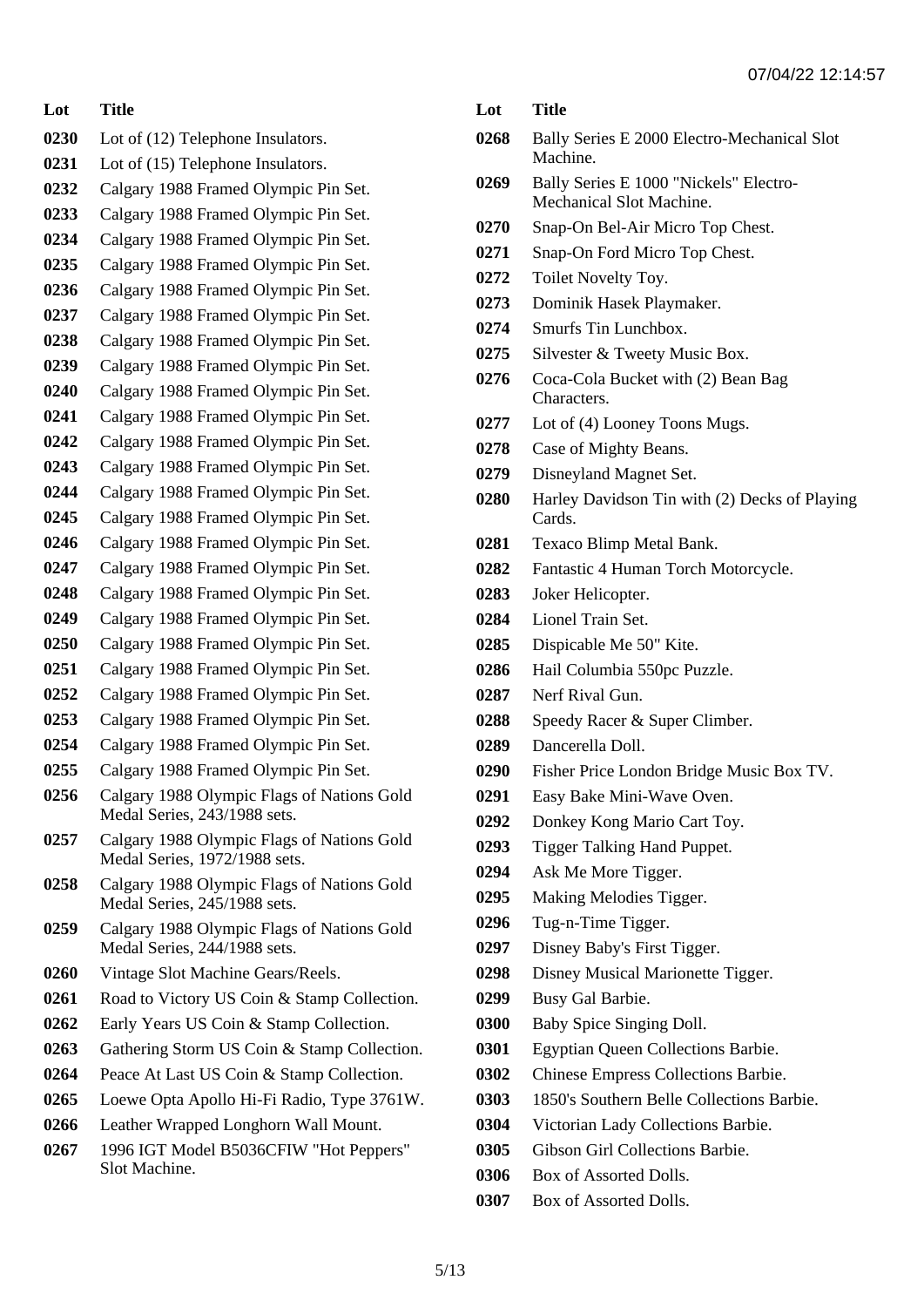**Lot Title** Lot of (3) Cabbage Patch Dolls. Fisher Price Airport Playset. Mickey Mouse Remote Control Helicopter, Ages 2 & up. Vintage Doll Carriage. Vintage Doll Carriage. Case 620 Tractor. Tonka Wheeled Excavator. TJ New Holland Tractor 116 Diecast Diecast John Deere Tractor. Wooden Row Boat Shelf. Aarktik Soapstone Sculpture, The Hunt. Lot of (2) Bull Figurines. Brass Eagle. Lot of (3) Duck Decoys. Lot of (2) Brass Roosters. Light Up Tabletop Christmas Tree. Lot of (2) Metal Wall Decor. Wooden Native Sculpture. Brass Box. Allied Group 12" Clock. Wooden Wall Decor. Lot of (2) Metal Peacock Wall Decor. Metal & Wood Bird Wall Decor. Metal & Wood Bird Wall Decor. Metal Thermometer. Metal Thermometer. Lego Display Set, Forest Police Station & Police Pursuit. Lego Display Set, Stephanie's Cool Convertible & Olivia's House. Serenader Vintage Radio. Browning Drake Receiver. Blue Lapis Ocean Gemstone Globe with Brass Stand. Mickey Mouse Computer Kit. Tin Knight, Approximately 5' Tall. Starbucks Drive Thru Sign. Second Cup Metal Sign. Star Wars Darth Vader Battle Buddy with Sound Effects, Approximately 4' Tall. Barrel Stool, Approximately 32" Tall. Oneida #14 Jump Animal Trap. 1900-1925 Mechanical Check Protectors.

## **Lot Title** Horse & Wagon Clock/Lamp. Philco Vintage Radio. Tridon Wiper Blade Rolling Box. Tractor Walking Lawn Sprinkler. Painted Mail Box. Iron Fireplace Screen. Fireplace Tool Set. Superior Vintage Floor Heater. Vintage Aladdin Blue Flame Kerosene Heater. Coca-Cola 3D Case Display. Wooden Cross Country Skis. Tin Knight, Approximately 4' Tall. Laurel & Hardy Statue. Lot of (1) 21.5" Cookie Girl & (1) 22" Cookie Boy. Lot of (2) Christmas Bear Decorations, Approximately 2' Tall. Decorated Lighted Tabletop Tree. Horse & Carriage Floor Rug, 50.5" x 27". Train Floor Rug, 51" x 27". Mountain Scenery Floor Rug, 43" x 27". Latch Hook Rug Wall Hanging, 42" x 15". Sears Roebuck 1.2hp Air Cooled Outboard Boat Motor. Champion Spark Plug Service Machine. Lot of (2) Vintage Tractor Seats. Weather Vane. Resin Lion Head Fountain. Lot of (2) Mouse Door Stops. Metal Flip Flop Wall Decor, Approximately 30" Tall. Metal Mail Box. Snap-On Sign. Vintage Spring Rocking Horse. Vintage Wooden Rocking Horse. Vintage Bronco Wall Art. Vintage Bull Wall Art. 12" Globe in Wooden Stand, Approximately 38" Tall. Lot of (2) Johnson Fishing Reels. Vintage Metal Coleman Cooler. Vintage Metal Coleman Cooler. Harley Davidson Wall Art. Harley Davidson Wall Art.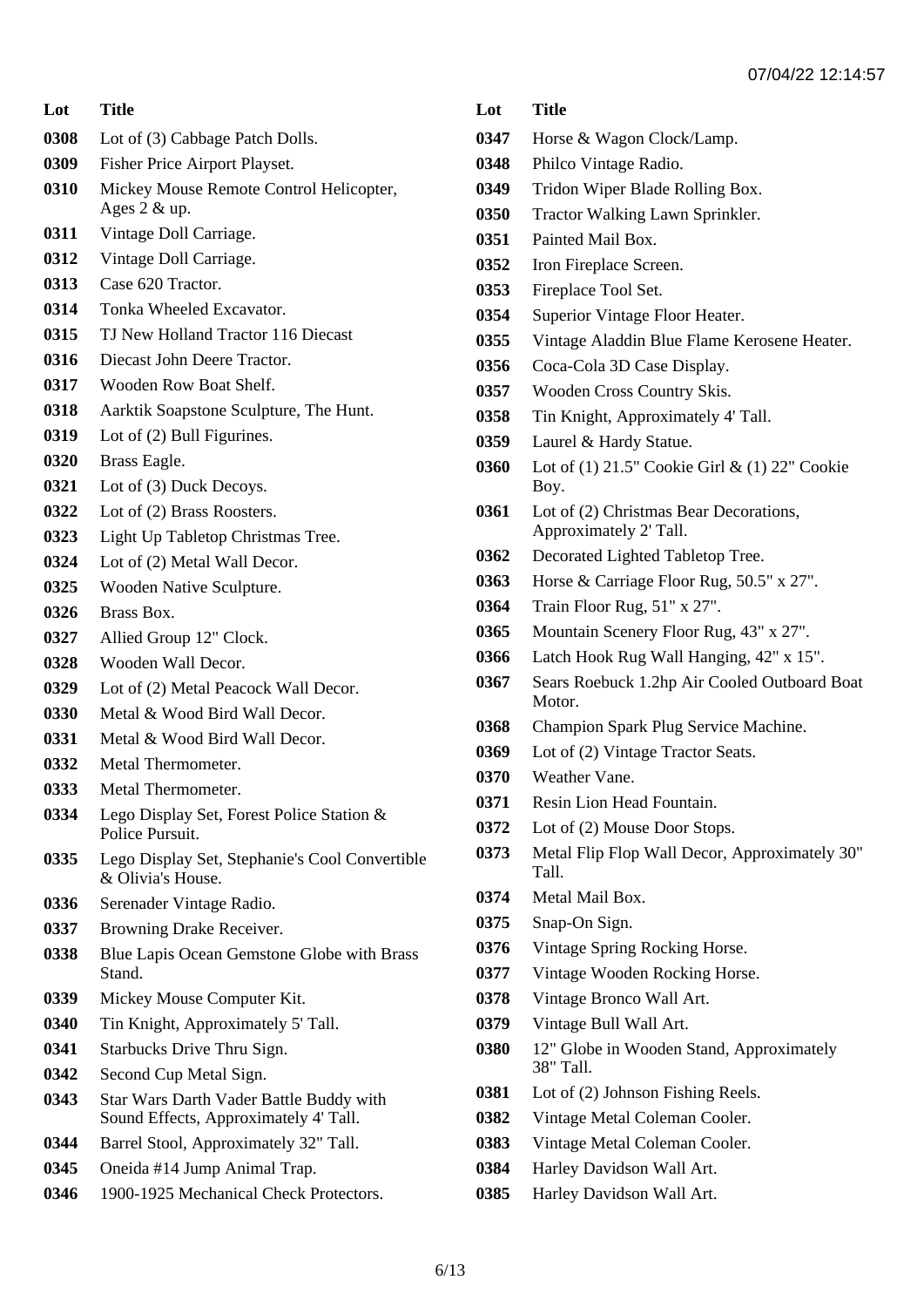- Parrot Framed Cross Stitch.
- Mayflower 3D Wall Art.
- Coors Banquet Beer Picture.
- Lot of (2) Oil Derrick Framed Art.
- Lot of (2) Olden Day Framed Art.
- Framed Ship Mirror.
- Lighted Moving Waterfall Picture with Mirrored Frame.
- Lighted Moving Stream Picture with Mirrored Frame.
- Framed Bald Eagle Painting.
- Billiards Club Wooden Sign.
- Firestone Metal Sign.
- Chesterfield Cigarettes Metal Sign.
- Camel Cigarettes Metal Sign.
- Polly Gas Metal Sign.
- Coca-Cola Metal Sign.
- Mohawk Tire Metal Sign.
- Michelin Metal Sign.
- Pirates of the Caribbean The Curse of The Black Pearl Poster in Toploader Protector.
- Ironman 2 Poster in Toploader Protector.
- Lego Batman Movie Poster in Toploader Protector.
- Antique Window, Approximately 32" x 32".
- Antique Window, Approximately 32" x 32".
- Antique Stained Glass Window, Approximately 22" x 23".
- Antique Stained Glass Window Approximately 17 1/2" x 24 1/".
- **0409a** Antique Window, Approximately 24" x 22".
- Silver Tea Set.
- **0410a** Estate Corkscrew Wine Bottle Opener with Table Stand.
- 6pc Crown Sheffield Steak Knives.
- 12 7/16" Cast Iron Frying Pan.
- 4kg Scale.
- Sunbeam Stand Mixer.
- Sunbeam Model T-9 2 Slice Toaster.
- Redskin Brand Chewing Tobacco Spittoon.
- HandyHot Waffle Maker.
- Toastess Model 202 Vintage Toaster.
- Toastess Model 202 Vintage Toaster.
- Toastess Model 202 Vintage Toaster.
- Light Up Bar Letters.

- Coca-Cola Hanging Light Fixture.
- Macario 14" Round Metal Tray.
- 27pc Punch Bowl Set.
- Coca-Cola Metal Tray.
- Coleman Water Jug.
- Lot of (6) Alamo Tequila Bottles.
- Lot of (8) Glass Jars.
- Lava Lamp.
- Glo-Hill 3pc Carving Set, with (6) Steak Knives.
- John Palmer 3pc Carving Set.
- Speed Tufting Tool, Rug & Tapestry Set.
- Sewing Box.
- De Luxe Bar Set.
- Vintage Toaster.
- Alaska Railroad Metal Sign.
- Dog Team Parking Metal Sign.
- Capper's Farmer Metal Sign.
- No Hunting Metal Sign.
- Lot of (4) Wildlife Signs.
- Lot of (5) Assorted Metal Danger Signs.
- Mobil Premium Porcelain Sign.
- Tire Service Shop Sign.
- Snap-On Metal Sign.
- NWT License Plate.
- Firestone Sign & Brake Service Sign.
- Sinclair Motor Oil Porcelain Sign.
- Chippewa Tires Porcelain Sign.
- Kunz Gasolone Porcelain Sign.
- Atlantic Gasoline Porcelain Sign.
- Dayton Metal Sign.
- White Rose Porcelain Sign.
- Texaco Porcelain Sign.
- Shell Gasoline Porcelain Sign.
- Super Shell Porcelain Sign.
- Man Cave Sign.
- Rainbow's End Metal Sign.
- Lot of (2) Alaska State Law Signs.
- Cigarette Sign.
- Wrexham Lager Metal Tray.
- Dr. Cherry Bomb Metal Sign.
- Fireball Metal Sign.
- Fireball Metal Sign.
- Dr. McGillicuddy's Lemon Drop Metal Sign.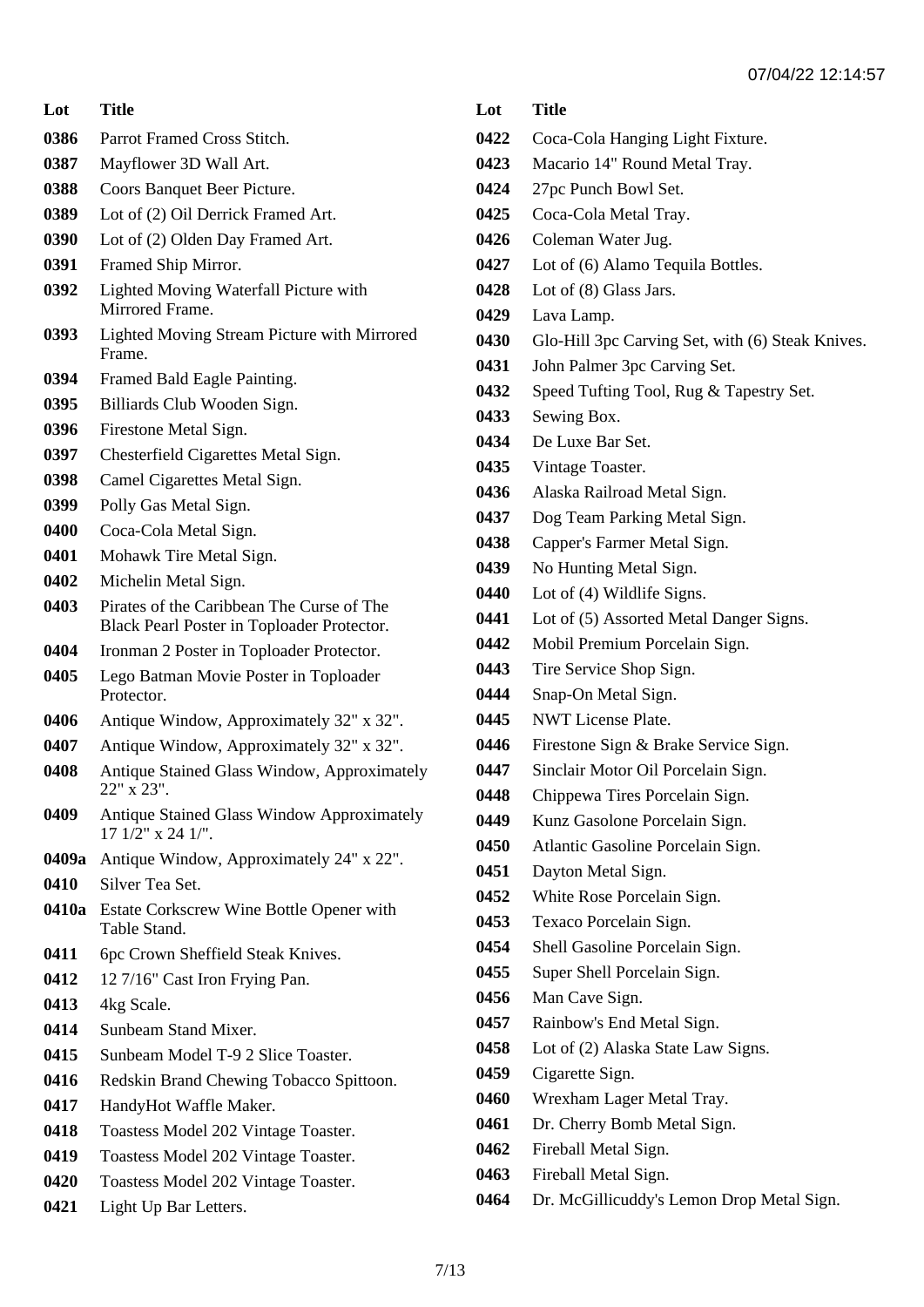| Lot   | <b>Title</b>                                                   |
|-------|----------------------------------------------------------------|
| 0465  | Dr. McGillicuddy's Liqueur Metal Sign.                         |
| 0466  | Fireball Metal Sign.                                           |
| 0467  | Framed Pepsi Mirror.                                           |
| 0468  | Coca-Cola Metal Sign.                                          |
| 0469  | Plastic Pepsi Sign.                                            |
| 0470  | The Canadian Match Company Collectible<br>Match Holder.        |
| 0470a | Bob's Famous Burger's 12" Porcelain Sign.                      |
| 0470b | 1871 Chicago Fire Wall Decoration, 11"x 20".                   |
| 0470c | The Looney Bin Sign, 16"x 10".                                 |
| 0470d | Coach & Horses Mirrored Picture, 13"x 9".                      |
| 0470e | O'Keefe's Extra Old Stock Mirrored Picture,<br>11"x 14"        |
| 0470f | Budweiser Mirrored Clock, 13" x 19"                            |
| 0470g | Hurricane Harry's Chalkboard Sign, 16" x 24".                  |
| 0471  | Lot of Assorted Road Maps, Stickers &<br>Booklets.             |
| 0472  | Dean Vintage Tire Stand.                                       |
| 0473  | Cooper Tires Vintage Tire Stand.                               |
| 0474  | Eldorado Vintage Tire Stand.                                   |
| 0475  | Weihnachtsteller "The Angel's Vigil"<br>Collector's Plate.     |
| 0476  | Weihnachtsteller "The Angel's Vigil"<br>Collector's Plate.     |
| 0477  | Weihnachtsteller "The Angel's Adoration"<br>Collector's Plate. |
| 0478  | Weihnachtsteller "The Christmas Angels"<br>Collector's Plate.  |
| 0479  | Ruslan & Ludmilla Collector's Plate.                           |
| 0480  | Carstairs Grain Elevator Collector's Plate.                    |
| 0481  | Thank Heavens For Little Girls Collector's<br>Plate.           |
| 0482  | Norman Rockwells Collector's Plate.                            |
| 0483  | Norman Rockwells Collector's Plate.                            |
| 0484  | Harley Davidson A-Flex Cap.                                    |
| 0485  | Harley Davidson EZ Stretch Cap.                                |
| 0486  | Harley Davidson Cap.                                           |
| 0487  | Harley Davidson Cap.                                           |
| 0488  | Harley Davidson Cap.                                           |
| 0489  | Harley Davidson Cap.                                           |
| 0490  | Sturgis 2015 Cap.                                              |
| 0491  | Seattle Seahawks Cap.                                          |
| 0492  | NY Giants Super Bowl Champs Cap.                               |
| 0493  | Calgary Flames Cap.                                            |
| 0494  | Ladies Calgary Flames Cap.                                     |

- Kiprusoff Cap.
- Team Canada Cap.
- Team Canada Cap.
- GreyWolf Cap, with Tags.
- Brewsters Cap, with Tags.
- Maui Cap, with Tags.
- Evergreen Energy Cap.
- World Golf Championships Cap, with Tags.
- Polaris Racing Cap.
- Reebok Cap, with Tags.
- Nascar 2008 Cap, with Tags.
- NHRA Las Vegas Nationals 2012 Cap.
- NHRA Las Vegas Nationals 2008 Cap, with Tags.
- NHRA Las Vegas Nationals 2012 Cap, with Tags.
- Nascar 2006 Champion Cap, with Tags.
- NHRA Las Vegas Limited Edition 2006 Cap, with Tags.
- Lowe's Team Racing Cap, with Tags.
- Mastercard Memorial Cup 2013 Cap, with Tags.
- 2015 Sturgis XL T-Shirt, with Tags.
- Harley Davidson Street Warrior Large T-Shirt.
- Harley Davidson Rise of the Eagle Large T-Shirt, with Tags.
- Sturgis 2015 XL T-Shirt, with Tags.
- Chevy Trucks XL T-Shirt, with Tags.
- Harley Davidson XL T-Shirt.
- Harley Davidson XL T-Shirt.
- Harley Davidson XL T-Shirt.
- Canadian Charolais Belt Buckle.
- Bluegrass Belt Buckle.
- National Wild Turkey Federation Belt Buckle.
- Case Eagle Belt Buckle.
- Case 150 Years Belt Buckle.
- John Deere 150 Years Belt Buckle.
- John Deere Belt Buckle.
- John Deere 150 Years Belt Buckle.
- Case Belt Buckle.
- Belt Buckle.
- Case iH Belt Buckle.
- Texas 1986 Belt Buckle.
- McCormick Belt Buckle.
- Buckle Buddies 1985 Belt Buckle.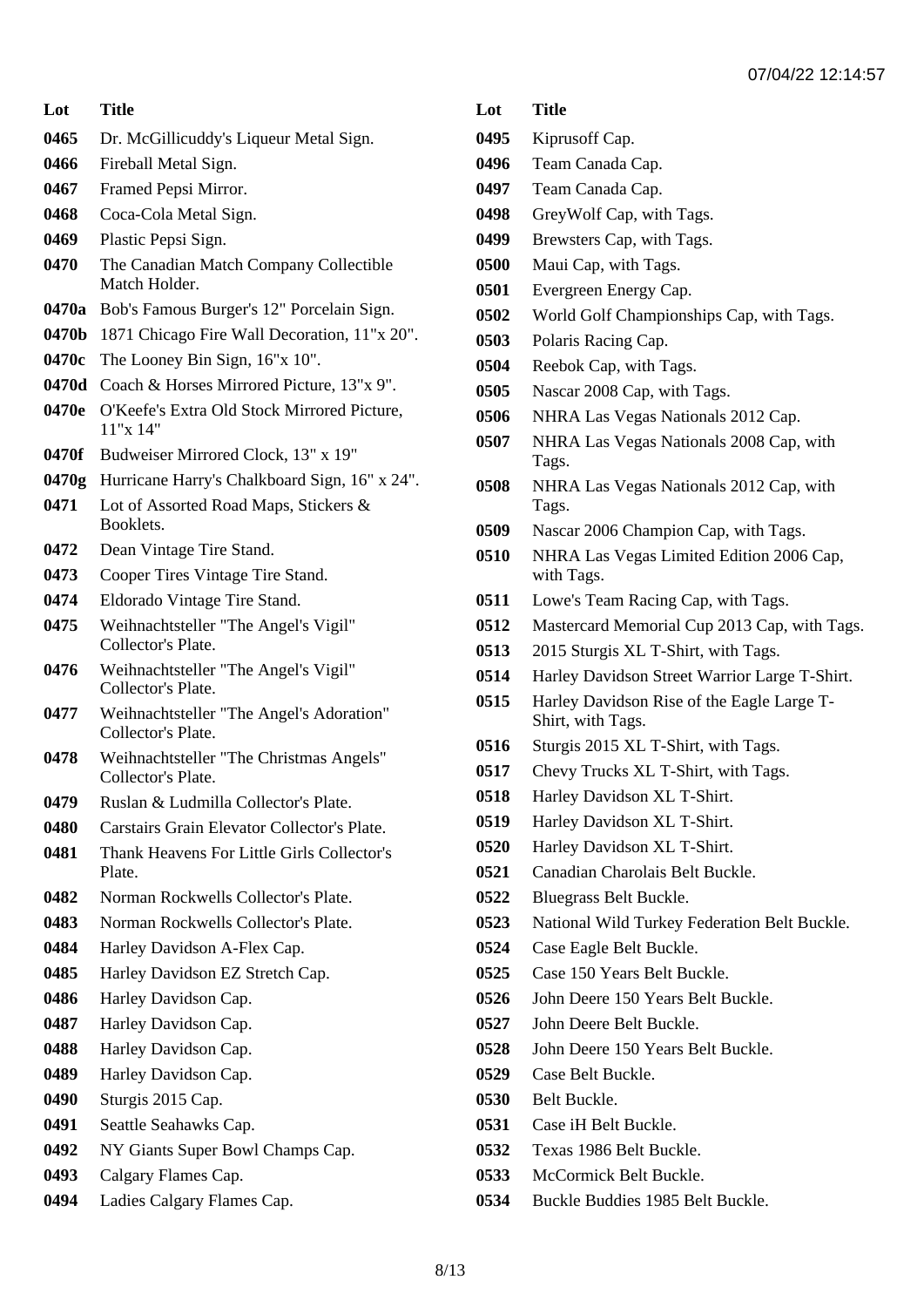**Lot Title** North Dakota State Fair Belt Buckle. Texaco Belt Buckle. P & H Belt Buckle. Oil Industry Belt Buckle. Amoco 1988 Belt Buckle. Canadian Pacific Belt Buckle. Custom Concrete Belt Buckle. Red Man Belt Buckle. Massey Ferguson 1985 Belt Buckle. Massey Ferguson 1985 Belt Buckle. Massey Ferguson 1985 Belt Buckle. Massey Ferguson Belt Buckle. Titan II John Deere Belt Buckle. Titan II John Deere Belt Buckle. Ducks Unlimited Belt Buckle. Calgary '88 Olympic Belt Buckle. Olympic Saddledome Belt Buckle. Olympic Saddledome Belt Buckle. Calgary Stampede 2002 Belt Buckle. Calgary Stampede 1995 Belt Buckle. Calgary Stampede 1988 Belt Buckle. Calgary Stampede Rodeo 1988 Belt Buckle. NFR 1993 Belt Buckle. NFR 1992 Belt Buckle. NFR 1990 Belt Buckle. NFR 2004 Belt Buckle. NFR 2002 Belt Buckle. NFR 1998 Belt Buckle. NFR 1995 Belt Buckle. NFR 1991 Belt Buckle. NFR 1983 Belt Buckle. NFR 1983 Belt Buckle. NFR 1984 Belt Buckle. NFR 1985 Belt Buckle. NFR 1985 Belt Buckle. NFR 1989 Belt Buckle. NFR 1989 Belt Buckle. NFR 1990 Belt Buckle. NFR 1990 Belt Buckle. "Cutty Sark" Wooden Clipper Model (20" x 16") "Cannadienne" Wooden Schooner Model ( 28" x 24")

| Lot   | Title                                                                   |
|-------|-------------------------------------------------------------------------|
| 0576  | "Bluenose" Wooden Schooner Model (16" x<br>12")                         |
| 0577  | "America" Wooden Schooner Model (24" x 16")                             |
| 0578  | Wooden Clipper Model (15" x 14")                                        |
| 0579  | Vintage Rotary Dial Wall Mount Telephone                                |
| 0580  | Vintage Touch Tone Desktop Telephone                                    |
| 0581  | Hole In One Golf Bag Telephone                                          |
| 0582  | Light Up Christmas Telephone                                            |
| 0583  | Mickey Mouse Telephone                                                  |
| 0584  | Mickey Mouse Talking Alarm Clock / Radio /<br>Telephone                 |
| 0585  | Telemania '63 Corvette Telephone                                        |
| 0586  | Telemania Ahrens-Fox Fire Engine Telephone                              |
| 0587  | Telemania Crescent Train 1925 Telephone                                 |
| 0588  | Aluminum Airplane Statue (9" x 12" x 10")                               |
| 0589  | Aluminum Jet Airplane Statue (10" x 15" x 8")                           |
| 0590  | Aluminum Propeller Airplane Statue (17" x 12"<br>x 10"                  |
| 0591  | Harley Davidson Table Lamp                                              |
| 0591a | Decorative Tin Water Vessel                                             |
| 0592  | Knight Coat of Arms Wall Decoration (24" x<br>33")                      |
| 0593  | Semper Fidelis Coat of Arms Wall Decoration<br>(21" x 24")              |
| 0594  | Coat of Arms & Crossed Rapier Wall<br>Decoration (8" x 12", 24" Swords) |
| 0595  | Wooden Coat of Arms Wall Decoration (6" x<br>16")                       |
| 0596  | Anglo Saxon Style Decorative Helmet                                     |
| 0597  | Great Helm Style Decorative Helmet                                      |
| 0598  | Kulah Khud Style Decorative Helmet                                      |
| 0599  | Kalart Editor Viewer Eight 8mm Film Viewer                              |
| 0600  | <b>Monarch Precision Electric Suitcase Sewing</b><br>Machine            |
| 0601  | Golden Grain Grinder Electric Flour Mill                                |
| 0602  | Vintage Pedal Operated 19" Grinding Wheel                               |
| 0603  | Oxford Allen Auto Scythe                                                |
| 0604  | 5 Gallon Drum Gulf Transmission Lube SAE<br>90.                         |
| 0605  | 5 Gallon Drum Wagner Lockheed Brake Fluid.                              |
| 0606  | 251b Drum Quality Products Oil.                                         |
| 0607  | 5 Gallon Drum Sunoco Race Fuels Supreme<br>Leaded Gasoline.             |
| 0608  | 5 Gallon Drum Gulf Transmission Lube SAE<br>90.                         |
| 0609  | 5 Gallon Drum Cen-Pe-Co Motor Klenz.                                    |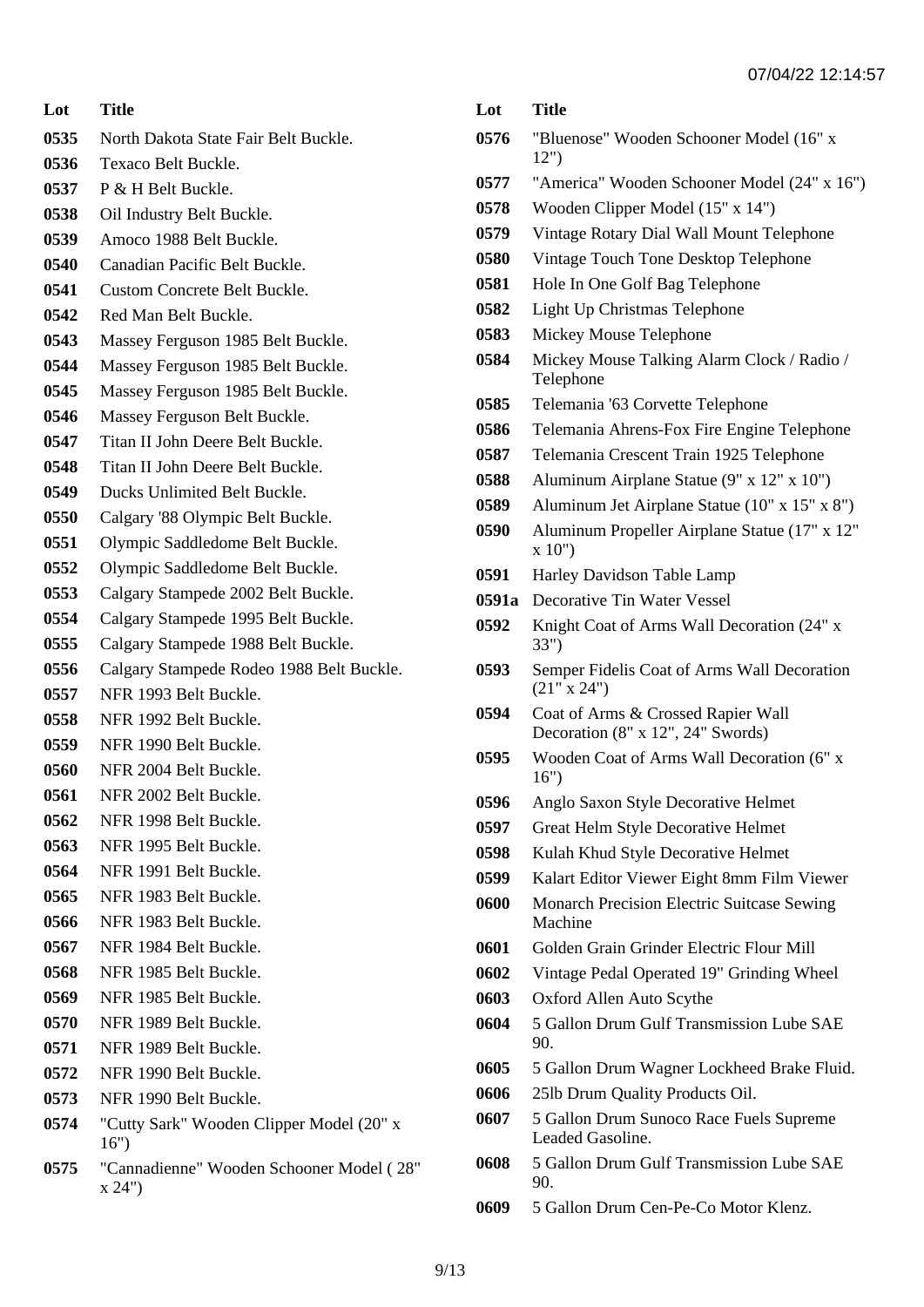- 5 Gallon Drum Sunoco Race Fuels Supreme Leaded Gasoline.
- 2 Gallon Petrol Can Light Shale Oil.
- 1 Gallon JT & W Antifreeze Can.
- 1 Gallon Prestone Antifreeze Can.
- 1 Gallon Prestone Antifreeze Can.
- 1 Gallon North Star Oil Can.
- 5 Quart Kendall The 2000 Mile Oil Can.
- 1 Pint Mystik Lube Engine Conditioner Can.
- 1 Pint Mystik Lube Engine Conditioner Can.
- 1 Litre Red Indian Aviation Motor Oil Can.
- Lot of (3) 11 Ounce Steed Transmission & Power Steering Conditioner Cans.
- Texaco Havoline Motor Oil Can with Coin Slot.
- **0621a** Texaco Havoline Motor Oil Can with Coin Slot.
- Lot of (2) 114ml Texaco Home Lubricants Cans, Unopened.
- Lot of (2) 400ml Bardahl Oil Supplement Cans, Unopened.
- 15 Ounce Purolator Transmission Stop-Leak Can, Unopened.
- 1 Pint Phillips 66 Pre-Wax Cleaner Can.
- 1 Pint Liquid First Class Auto Polish Can.
- 1 Pint Glitter Haze Remover Can.
- 1 Quart Veedol Motor Oil Can, Unopened.
- 1 Quart Kendall The 2000 Mile Oil Can.
- 1 Quart STP 10W-20W-50 Motor Oil Can, Unopened.
- 15 Ounce Classic Transmission Sealer Can, Unopened.
- 1 Pint DuPont Clear Waterproof Dressing Bottle, Unopened.
- 13 Ounce Dri-Powr Transmission Conditioner Can, Unopened.
- 15 Ounce P&G Hydraulic Lifter Cleaner Can, Unopened.
- 354ml Supercharge Gasoline Treatment Can, Unopened.
- Lot of (2) 4 Ounce Bardahl Top Oil Valve Lubricant Cans, Unopened.
- 8 Ounce Lawn-Boy 2 Cycle Oil Can, Unopened.
- 4 Ounce Magnetic Film Pyroil Concentrate Can, Unopened.
- 1 Pint Metalife 3XM Can with Coin Slot.
- Plastic Tempo Motor Oil Drum.
- 6 Ounce White Rose Petroleum Jelly.
- **Lot Title**
- 16 Ounce Kendall Grease Can.
- 4 Ounce Siloo Top Lube Lubricant Can, Unopened.
- 1 Litre Quaker State Super Blend 10W-30 Motor Oil Can, Unopened.
- 1 Litre Quaker State Super Blend 10W-30 Motor Oil Can, Unopened.
- 1 Litre Quaker State Super Blend 10W-30 Motor Oil Can, Unopened.
- 1 Litre Quaker State Super Blend 10W-30 Motor Oil Can, Unopened.
- 1 Litre Quaker State Super Blend 10W-30 Motor Oil Can, Unopened.
- 1 Litre Quaker State Super Blend 10W-30 Motor Oil Can, Unopened.
- 1 Litre Quaker State Super Blend 10W-30 Motor Oil Can, Unopened.
- 1 Litre Quaker State Super Blend 10W-30 Motor Oil Can, Unopened.
- 1 Litre Quaker State Super Blend 10W-30 Motor Oil Can, Unopened.
- 1 Litre Quaker State Deluxe 5W-30 Motor Oil Can, Unopened.
- 1 Litre Quaker State Deluxe 5W-30 Motor Oil Can, Unopened.
- 1 Litre Chevron ATF Special Transmission Fluid for Ford Cars, Unopened.
- 1 Gallon Havoline Motor Oil Can.
- 1 Gallon Polar Anti-Freeze Can.
- Lot of (2) 225ml 3-In-One Household Oil Cans.
- Lot of (2) 225ml 3-In-One Household Oil Cans.
- Lot of (4) Multi-Purpose Oil/Lubricants.
- Lot of (2) 4 Ounce Liquid Wrench Cans.
- Lot of (2) 4 Ounce Liquid Wrench Cans.
- Lot of (2) 4 Ounce Liquid Wrench Cans.
- Lot of (1) 4 Ounce Liquid Wrench & (1) Cling Surface.
- Lot of (1) 4 Ounce Texaco Home Lubricant & (1) 3-In-One.
- Lot of (3) 85ml Assorted Oil Cans.
- Lot of (3) 85ml Assorted Oil Cans.
- Lot of (3) 85ml Assorted Oil Cans.
- Lot of (3) 85ml Assorted Oil Cans.
- Lot of (3) 85ml Assorted Oil Cans.
- New Texaco Motor Oil Can Sign.
- New Texaco Motor Oil Can Sign.
- New Texaco Motor Oil Can Sign.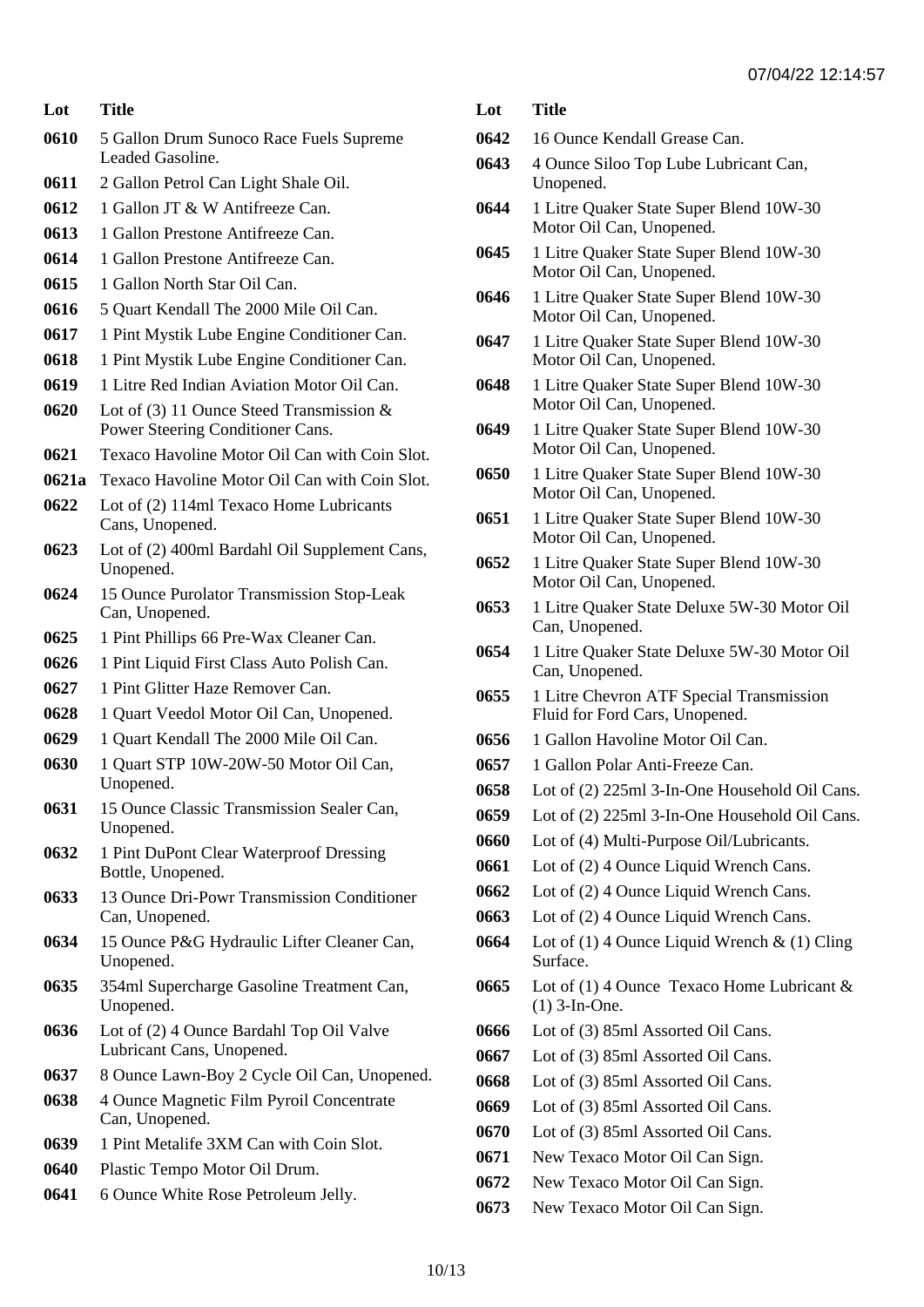- Red Indian Aviation Motor Oil Can Sign.
- Red Indian Aviation Motor Oil Can Sign.
- Red Indian Aviation Motor Oil Can Sign.
- Red Indian Aviation Motor Oil Can Sign.
- Red Indian Aviation Motor Oil Can Sign.
- Red Indian Aviation Motor Oil Can Sign. Red Indian Aviation Motor Oil Can Sign.
- Red Indian Aviation Motor Oil Can Sign.
- Red Indian Aviation Motor Oil Can Sign.
- Red Indian Aviation Motor Oil Can Sign.
- Red Indian Aviation Motor Oil Can Sign.
- Red Indian Aviation Motor Oil Can Sign.
- Red Indian Aviation Motor Oil Can Sign.
- Red Indian Aviation Motor Oil Can Sign.
- White Rose Motor Oil Can Sign.
- White Rose Motor Oil Can Sign.
- White Rose Motor Oil Can Sign.
- White Rose Motor Oil Can Sign.
- Forcite Perforated Shells Vintage Wood Crate.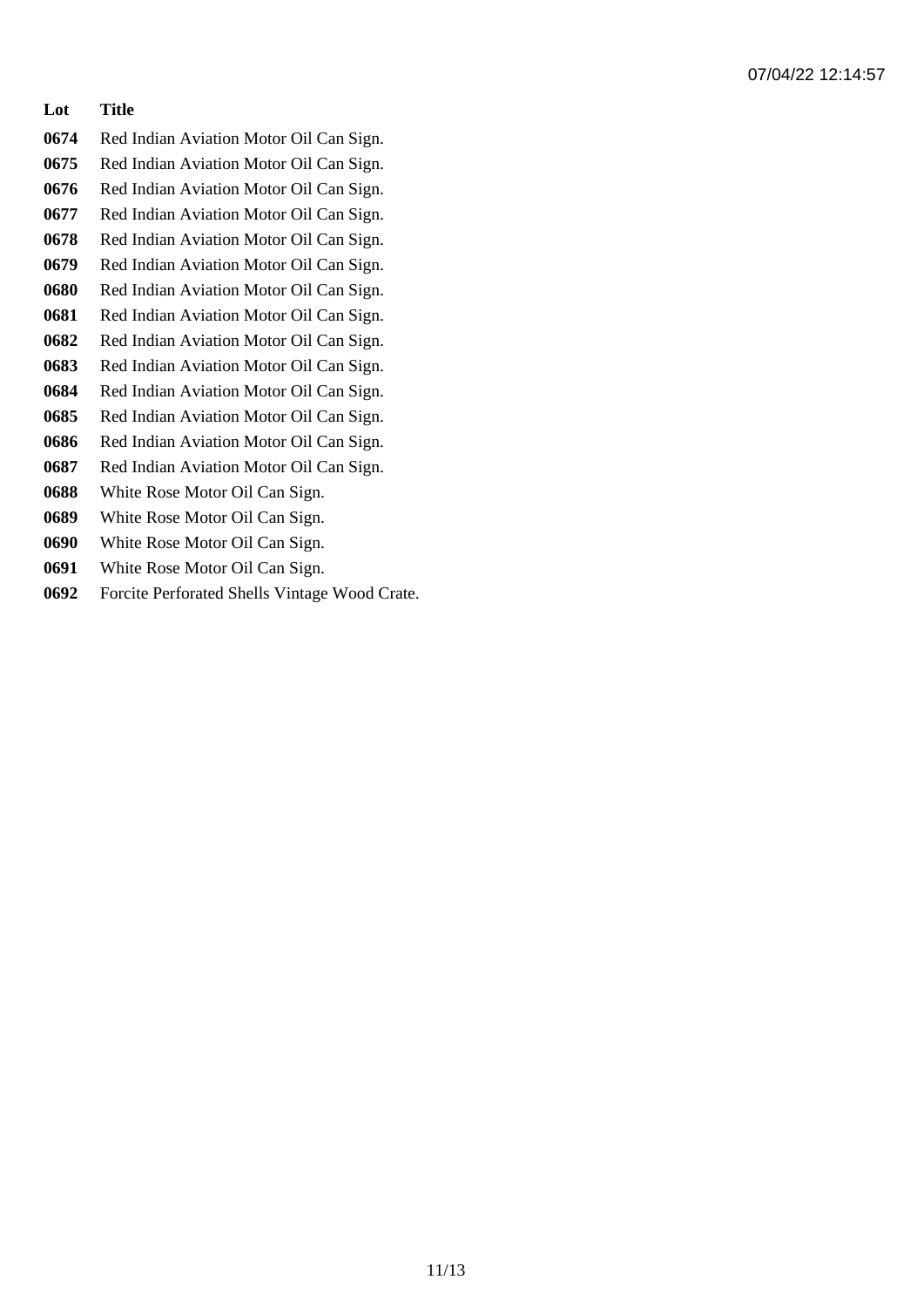## **PAYMENT METHODS**

#### **PAYMENT DUE SALE DAY -**

## **Outstanding invoices will be automatically charged on your credit card December 06, 2019 3:00PM, with a 3% processing fee.**

To pay your invoice, please click "My Account"

Once on your Account page click the "Invoices" tab.

With the "Invoice Tab" open click the "view/pay" link to the right of the invoice.

Once the invoice opens, a Pay link is located at the top of the page. You can choose to pay with the credit card you registered on ClubBid, (or add a new one if needed) and submit the payment.

## **PAYMENT METHODS**

We accept cash to a max of \$9,999, debit, credit cards(Visa & Mastercard) to a max of \$25,000. All credit card purchases will be charged a 3% processing fee. We accept certified cheques, bank drafts and wire transfers (See Instructions Below);

Invoices **OVER** \$25,000 can be paid with Certified Cheques, Wire Transfers or Bank Drafts. Payment is to be made out to **Century Services Corp**. Please reference your invoice number when paying by wire.

## **PLEASE NOTE OUR NEW BANKING INFORMATION**

WIRE INSTRUCTIONS TD Canada Trust 55 King Street West Toronto, ON M5H 1H1 **FOR WIRES** Bank #004 Transit #10202 Trust CAD Account # 1020 5515266 TD Bank Swift Code TDOMCATTTOR **FOR DIRECT DEPOSIT**

Please ask Century Administration for the Deposit Form needed to do Direct Deposit. When depositing funds, please reference your Buyer Number from your invoice.

Our company name & address must also appear on all wire instructions.

## **\*\*PAID COPY OF INVOICE NEEDED FOR REMOVAL OF GOODS\*\* REMOVAL**

All items must be removed no later than December 06, 2019. **BUYERS ARE RESPONSIBLE FOR DISMANTLING AND REMOVAL OF ITEMS PURCHASED AT AUCTION.**

**CENTURY AUCTIONS WHERE AVAILABLE WILL ASSIST IN LOADING SMALLER ITEMS PURCHASED AT THE AUCTION WITH THE BIDDER UNDERSTANDING AND AGREEING THAT CENTURY TAKES ZERO LIABILITY FOR ANY DAMAGE TO ITEMS AS A RESULT OF OUR ASSISTANCE. PURCHASERS ALSO HAVE THE RIGHT TO REFUSE OUR ASSISTANCE.**

**\*\*\*IT IS ULTIMATELY THE BUYERS RESPONSIBILITY TO ARRANGE FOR AND REMOVE ALL PURCHASED ITEMS\*\*\*** 

**Buyer's Premium:** There is a 15% Buyer's Premium in effect for this auction.

2nd Floor, 734- 42 Avenue S.E., Calgary, AB T2G 5N9 -- Phone 877-294-9488